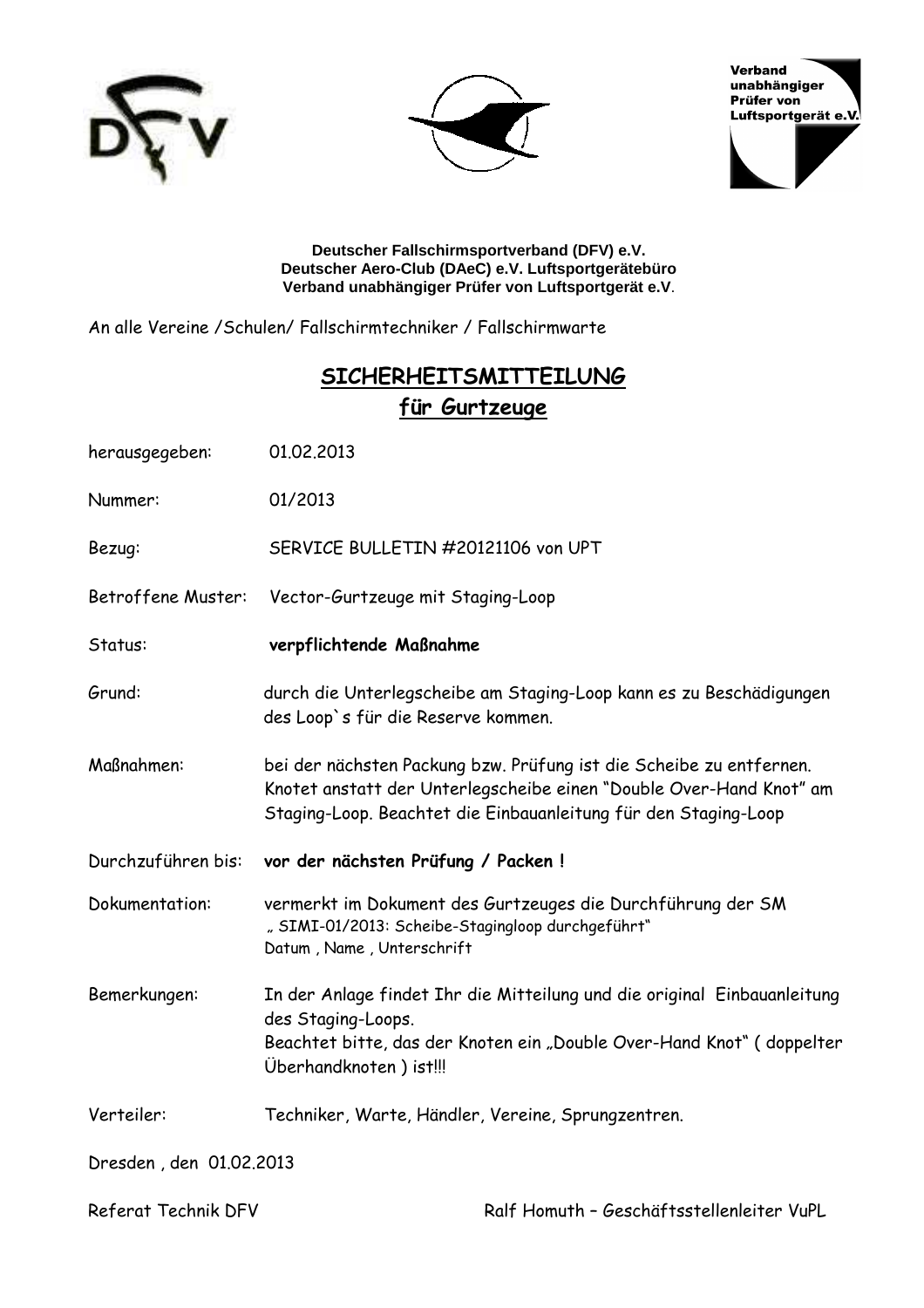

DATE: November 06, 2012 SERVICE BULLETIN #20121106 # OF PAGES: 2

SUBJECT: "Reserve Staging Loop" with support washer. We (manufacturer) require the washer be removed. At the next scheduled repack cycle, remove the washer from the bungee staging loop and tie a double over-hand knot as instructed below and reinstall.

### STATUS: MANDATORY

BACKGROUND: During recent inspections prior to repacking the reserve, extra normal wear was found on the reserve closing loop. Further investigation indicates that Vector systems fitted with a (bungee) "Reserve Staging Loop" with support washer may experience this problem. Some washers have sharp edges which had caused minor damage to the closing loop. Thus far, loop damage seen in the field following a 365-day repack cycle has not been considered serious, but is a concern. This Product Service Notification provides a safe solution without altering the function of the staging loop.

SERVICE BULLETIN: At the next scheduled inspection/repack cycle remove the support washer from the "Reserve Staging Loop." (Fig-1) Inspect the internal and external condition of the staging loop and replace it if any damage is found. Tie a "Double Over-Hand Knot" at the prescribed location. The staging loop length should be 1-inch (25mm) shorter than the reserve closing loop. Mark the loop at the desired length. Fig-2 shows a single over-hand knot. Fig-3 shows the loop end passing one more time through to create the double



1645 Lexington Avenue ♦ Deland Fl 32724-2106 ♦ Telephone +1 386 736 7589 ♦ Fax +1 386 734 7537 WWW.UDTVECTOR.COM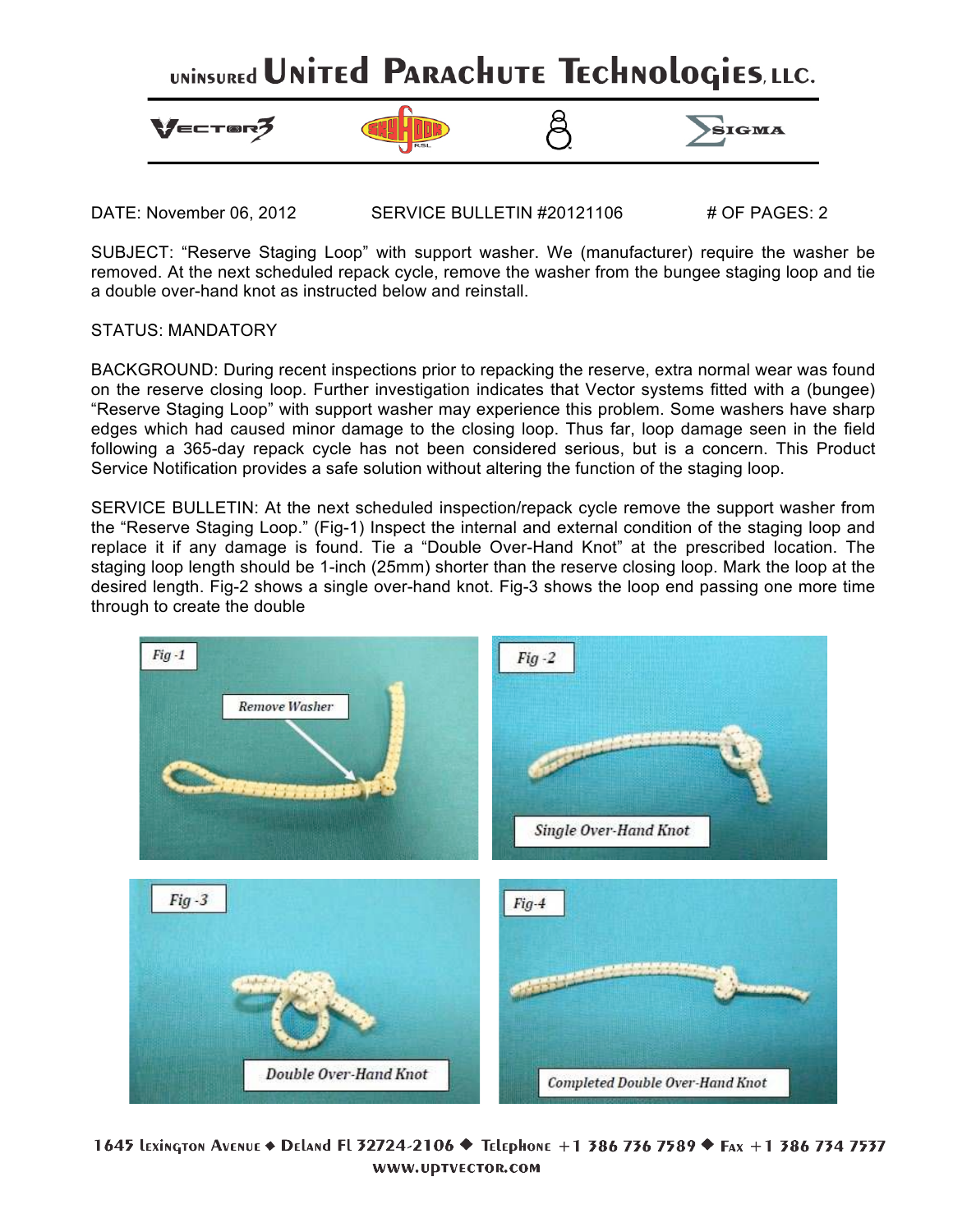# UNINSUREd UNITEd PARACHUTE TECHNOLOGIES, LLC.



COMPLIANCE DATE: November 06, 2012 \*

\* The "Reserve Staging Loop Modification," issued on January 15th, 2009 by United Parachute Technologies, was not a mandatory modification and may be removed at any time.

AUTHORITY: Mark Procos, General Manager United Parachute Technologies LLC 1645 Lexington Avenue DeLand, FL 32724-2106 USA Telephone: +1 386 736 7589 FAX: +1 386 734 7537 Email: mark@uptvector.com

DISTRIBUTION:

- 1. All UPT Dealers
- 2. National Aero Clubs, Parachuting Section
- 3. Parachute Industry Association Technical committee
- 4. Parachute Industry Association Rigging Committee
- 5. All Parachuting publications
- 6. Military Parachute Organizations
- 7. FAA MIDO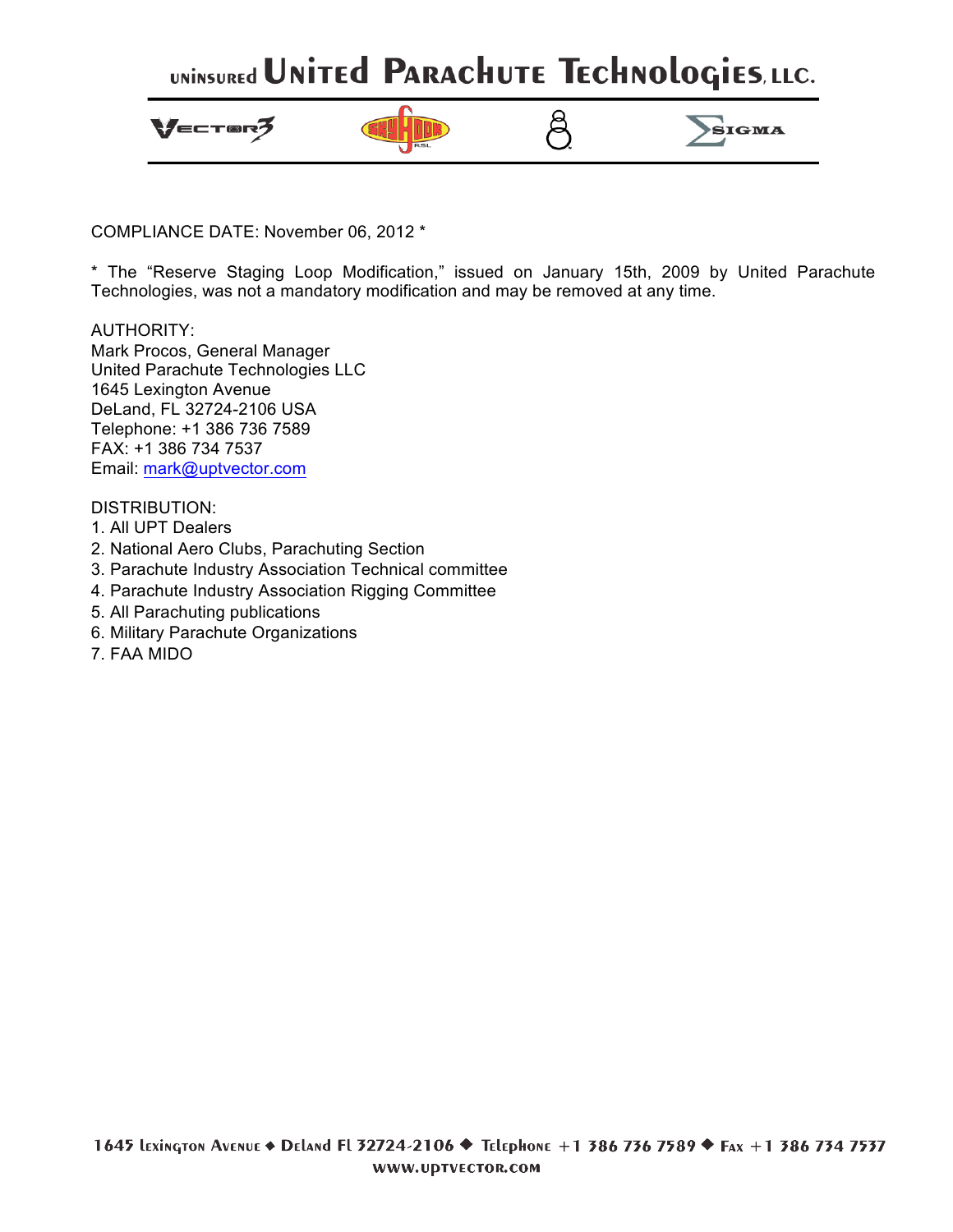

# UNINSUREd UNITEd PARACHUTE TECHNOLOGIES LLC.



# STAGING LOOP PACKING INSTRUCTIONS

### THIS TASK COVERS:

 *Installation, Packing* 

### **INITIAL SETUP:**

Tools *Two pull-up cords Temp Pin* 

### Materials/Parts

*Premade Loop* 

### Equipment Condition

*Lay out on packing table or other suitable area.* 

### Personnel Required

*Parachute Rigger* 

### <u>Scope</u>

 *The purpose of the Staging Loop is to ensure the free-bag remains in the reserve container until full extension of the reserve bridle by the pilot chute.*



*Loop before preparation P/N: 027-006-001* 

### Step 1



*Make one double overhand knot as shown.* 

# **ENGINEERING DEPARTMENT**

1645 LEXINGTON AVENUE · DELANd FL 32724-2106 · Telephone +1 386 736 7589 · FAX +1 386 734 7537 upт@upтvECTOR.COM ◆ www.upтvECTOR.COM

*STAGING LOOP PACKING INSTRUCTIONS REV 1.doc*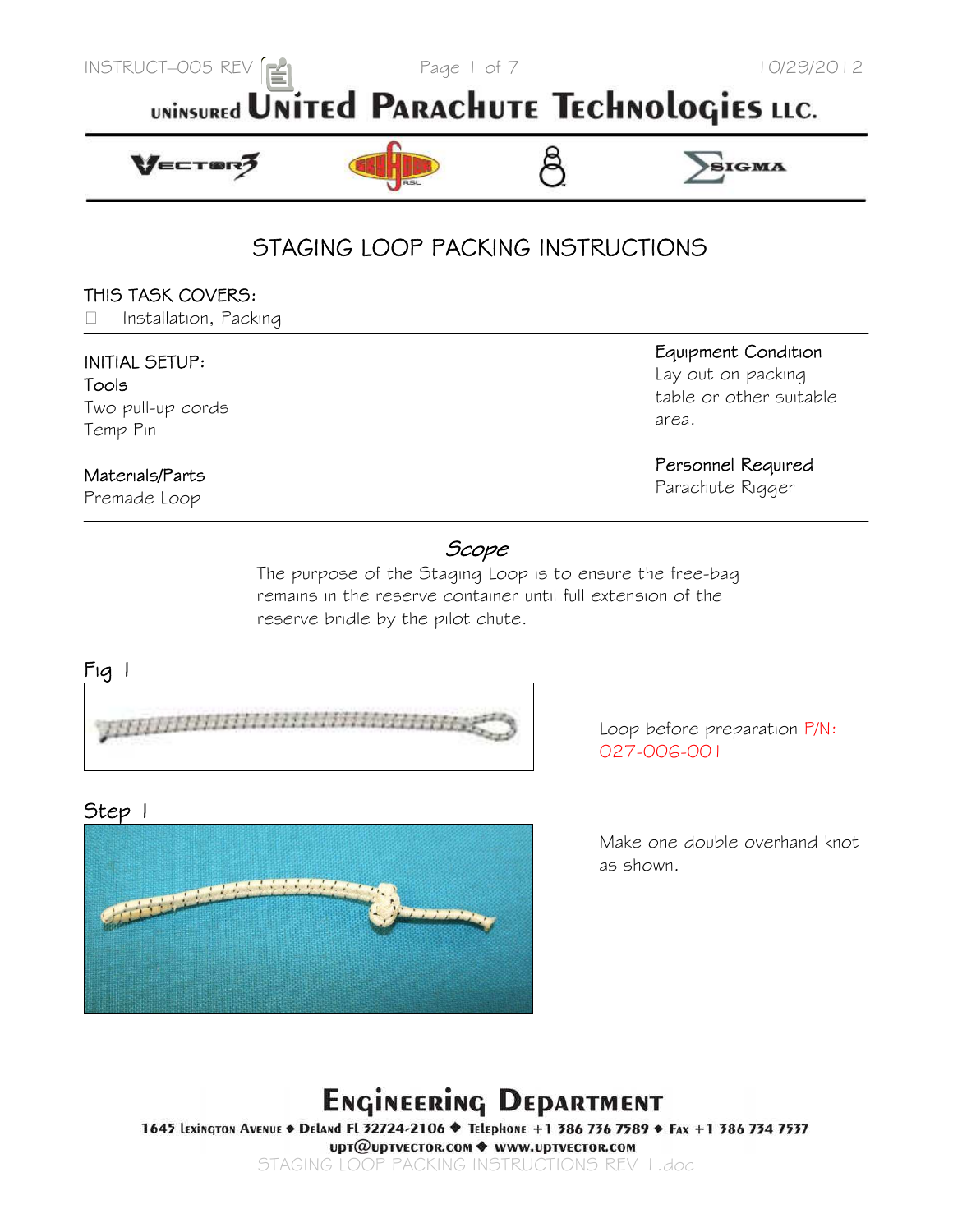Step 2(cont)



*Reach in through the back pad, and reserve container, and insert/Install staging loop through lower grommet not covered by elastic.* 

### **NOTE:**

*Regardless of what loop length is used, the staging loop will always be 1" shorter than the Cypres loop. This ensures proper tension on the reserve bridle for all V3 models.* 

*Each loop is passing through its corresponding grommet.*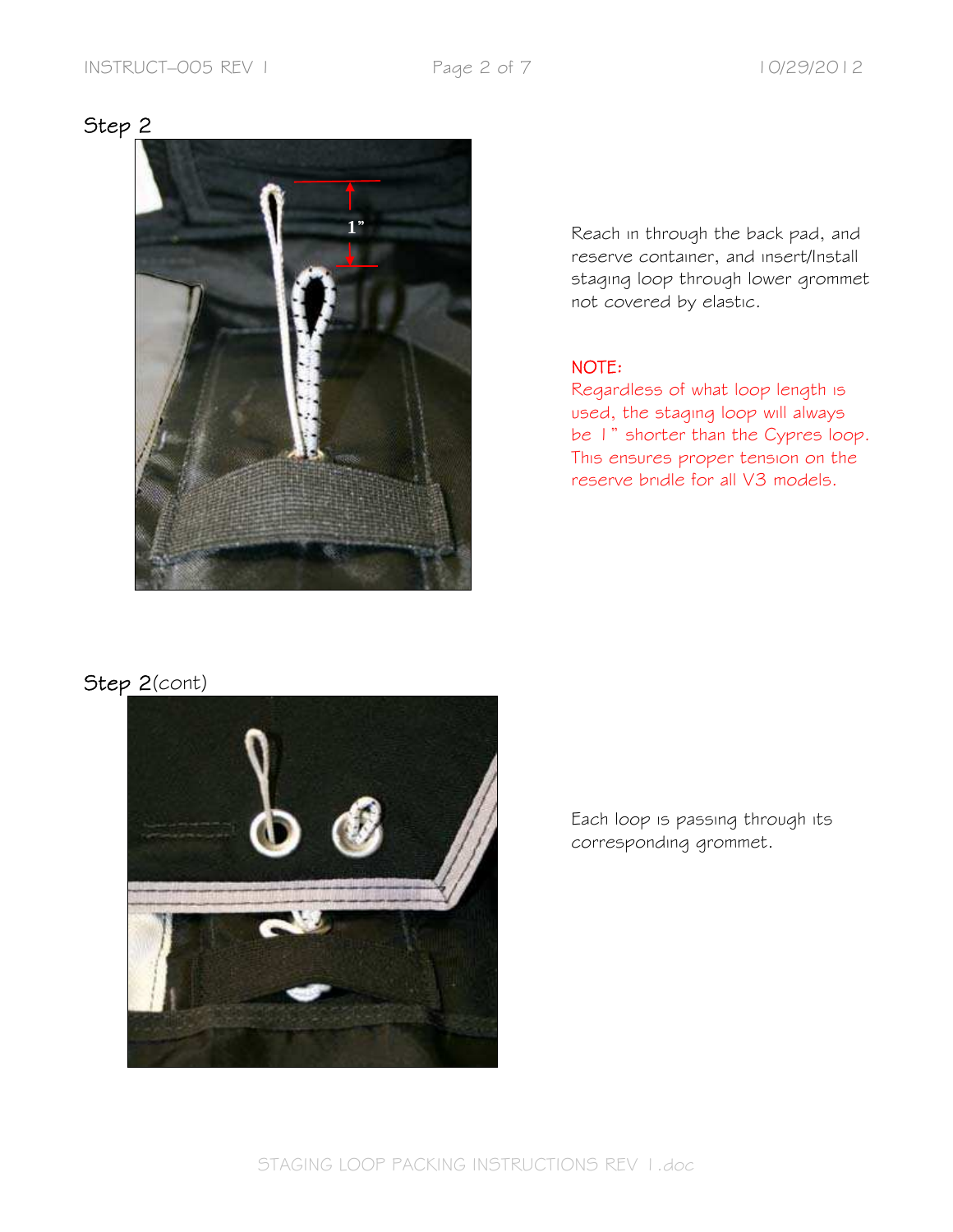

*Route pull-up cords through loops.* 

### NOTE:

*Blue spectra pull-up cords are shown here for demonstration purposes only!*

# Step 4



*Place free-bag into reserve container, and route both pull-up cords through free-bag grommet.*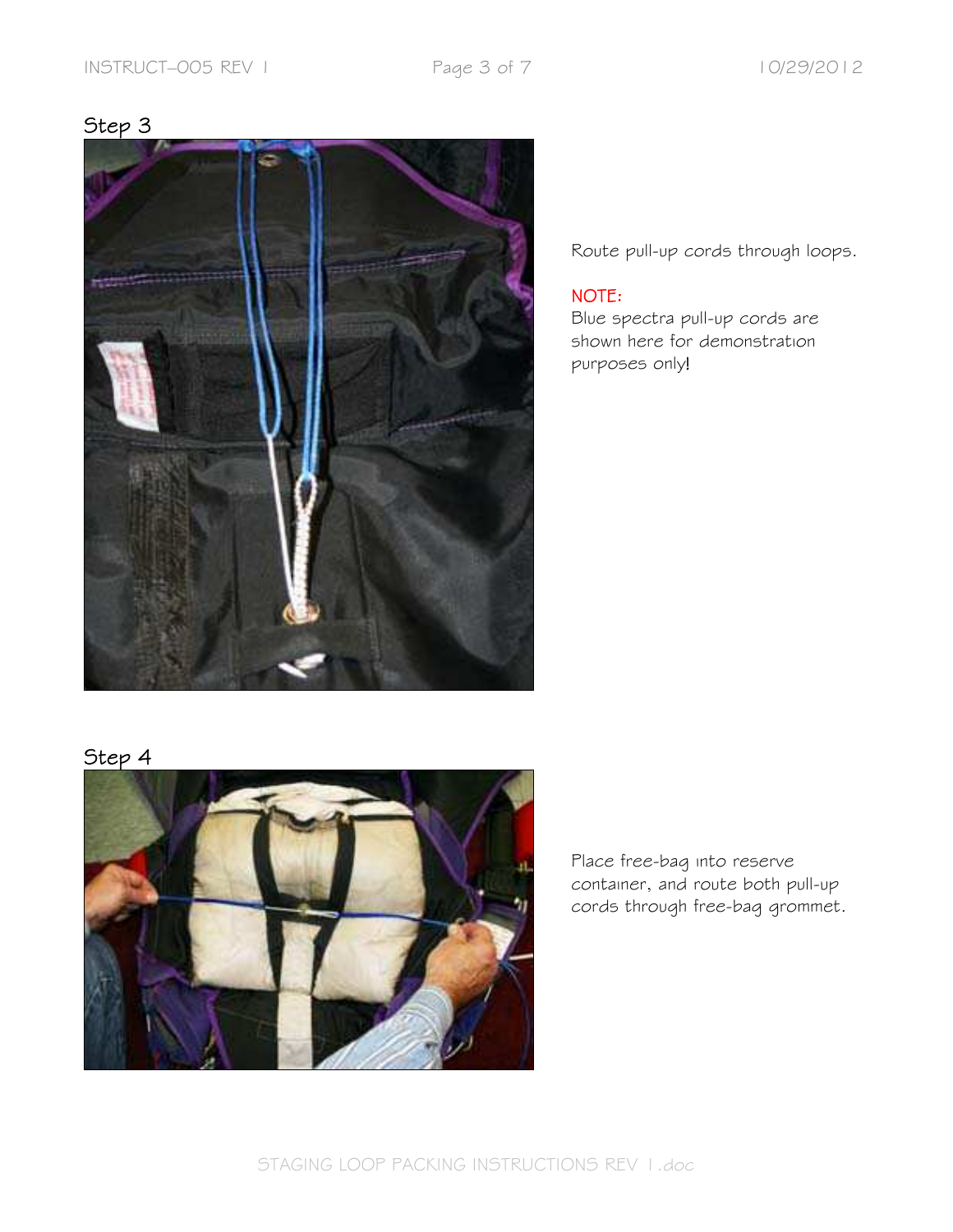

*Route Cypres loop though center grommet, flap #1* 

# Step 6



*Temp. pin Cypres loop passing through center grommet Flap #1, and also route staging loop pull-up cord through off-set grommet.*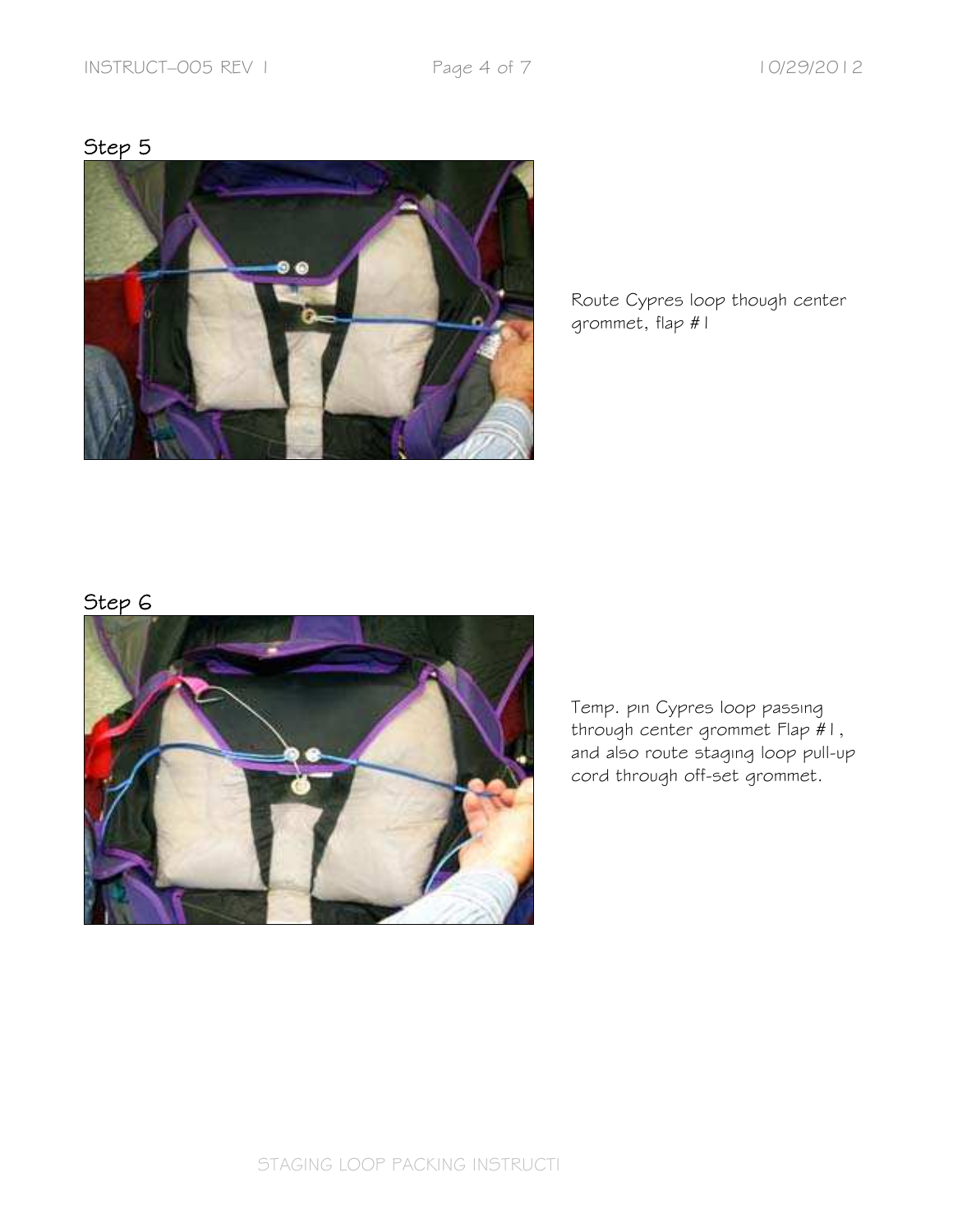





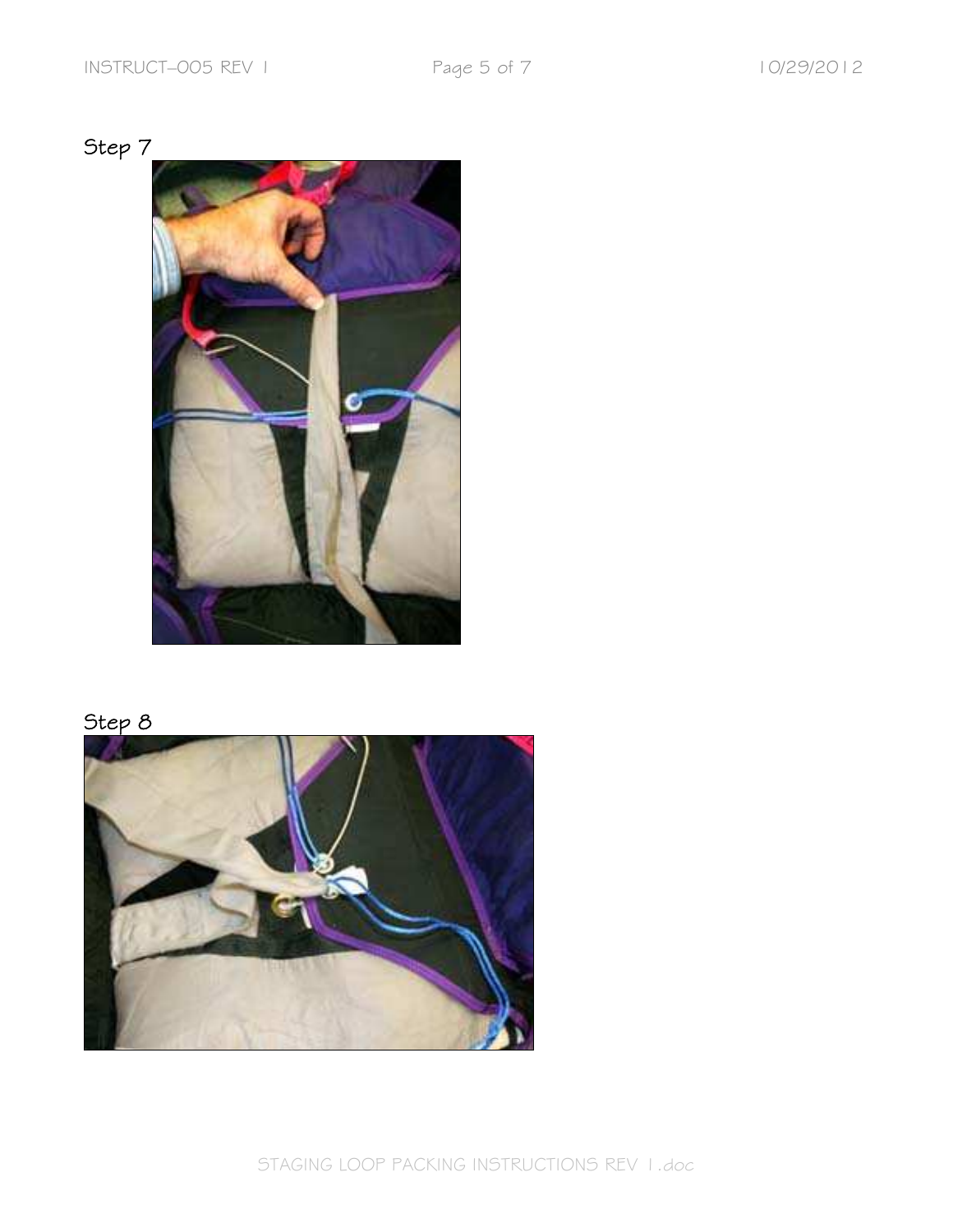# Step 8(cont)



*Close up view of bridle stow with staged loop. Notice slack on the reserve bridle.* 

*At this point remove pull-up cord from staged loop.*

# Step 9



*At this point S,-V-fold bridle under flap #1 per proper packing procedures, Skyhook equipped or not.*